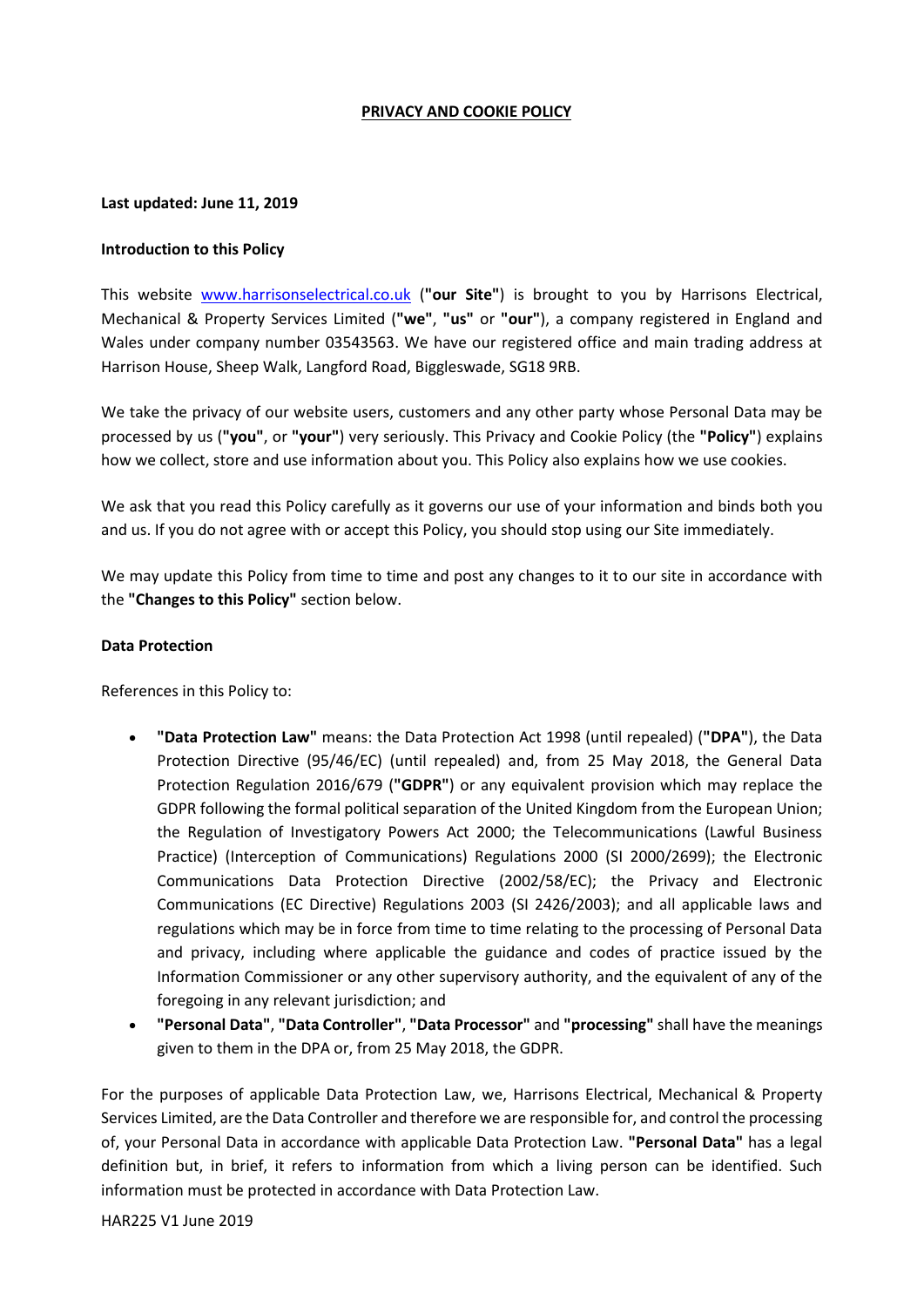## **Information we may collect about you**

We will collect information about you when you visit our Site or do business with us (including requesting quotations and ordering products and services from us). This information may include your name, your contact details (including postal address, email address and telephone number), your payment details (i.e. relating to any payment you make to us in connection with our products and services), any other information we request from time to time to enable us to provide our Site to you and to continue to do business with you and any other information you provide to us.

We may occasionally receive information about you from other sources, including:

- credit reference and fraud prevention agencies;
- where you have consented for other organisations to lawfully share data with us; or
- where we receive data from trusted third parties to assist us in our marketing efforts.

We will add this data to any information we already hold about you*.*

Additional information may be collected through the deployment of cookies on our Site. See the **"Cookies"** section below for further information on our use of cookies.

Any of the information or data referred to in this paragraph (together, the **"Information"**) may or may not constitute or include Personal Data.

# **Safety of Children**

Our services are not intended for and may not permissibly be used by individuals under the age of 16. We do not knowingly collect Personal Data from persons under 16. If it comes to our attention that we have collected Personal Data from such a person, we may delete this Information without notice. If you have reason to believe that this has occurred, please contact [info@harrisons.pro.](mailto:info@harrisons.pro)

### **How long we keep your Information**

We will keep your Information only for as long as we need to hold it for the purposes set out in this Policy.

However, if required we will be entitled to hold your Information for longer periods in order to comply with our legal or regulatory obligations.

# **Legal basis for processing your Information**

From 25 May 2018, under applicable Data Protection Law we may only process your Information if we have a **"legal basis"** (i.e. a legally permitted reason) for doing so. We will have a legal basis for processing your Information under this Policy if:

- you have given us your consent to process your Personal Data (see below); or
- processing is necessary for the performance of a contract you have entered into (i.e. we need to process your Information in order to provide you with products or services), or in order to take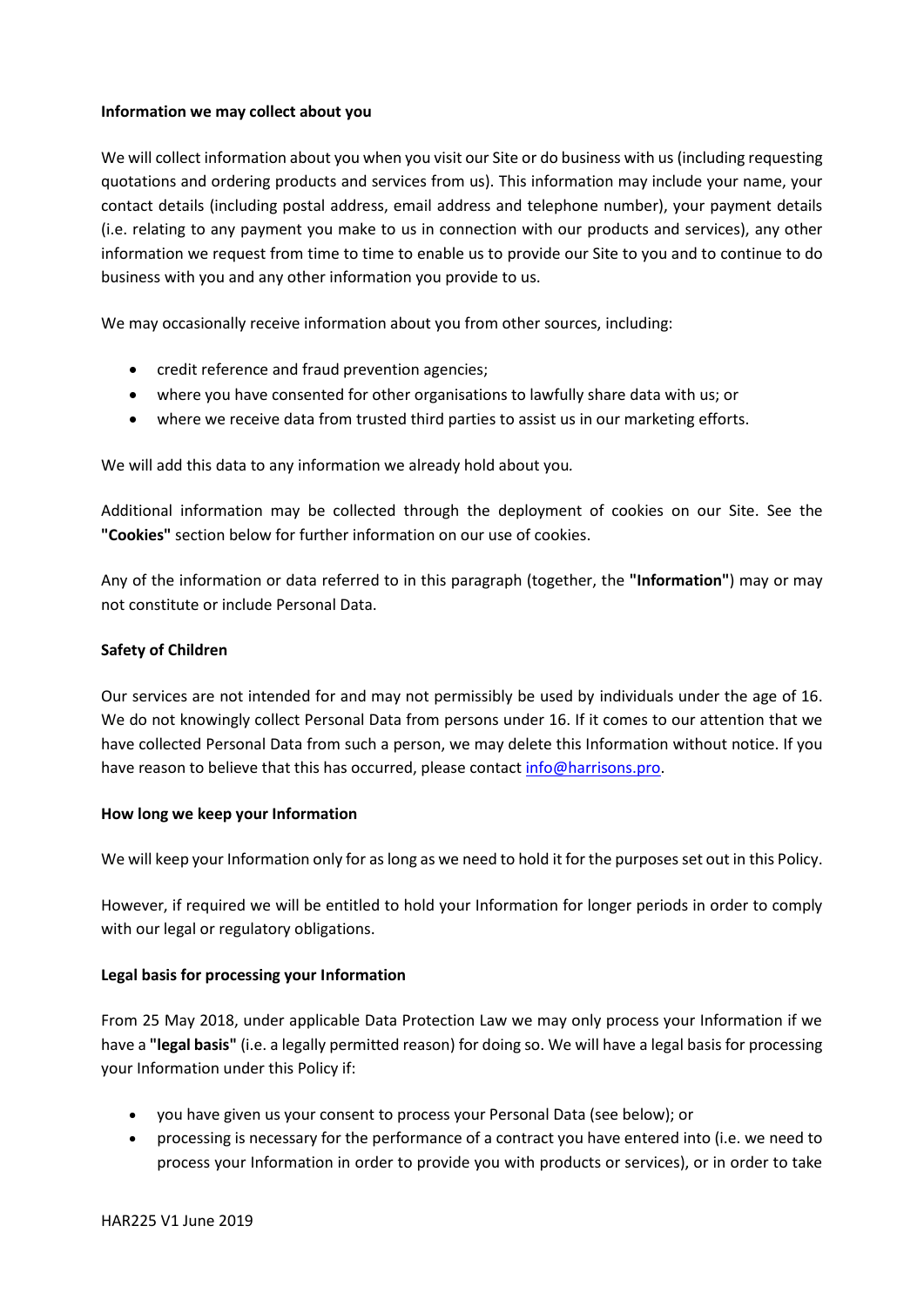any preliminary steps that you consider are required before you can enter into such a contract; or

- processing is necessary to allow us to comply with our legal obligations; or
- processing is necessary in order to protect your vital interests; or
- processing is necessary for us to perform tasks that are of public interest or in the exercise of official authority (where applicable); or
- processing is necessary for our legitimate interests, provided that these legitimate interests are not overridden by your fundamental rights.

## **Your consent to processing**

If you have previously given your consent to the processing of your Information, you may freely withdraw such consent at any time. You can do this by notifying us in writing using our contact details below.

If you withdraw your consent, and if we do not have another legal basis for processing your Information (see above), then we will stop processing your Information. If we do have another legal basis for processing your Information then we may continue to do so subject to your legal rights (for which see **"Your Rights"** below).

Where we are unable to rely on consent, we will rely on the performance of a contract with you or compliance with our legal obligations as the basis for processing your Information, unless we consider that processing is necessary for our legitimate interests (e.g. delivery and/or improvement of our services). Marketing is considered separately below.

### **How we use your Information**

We will use your Information for the following purposes:

- to help us identify you and any account you hold with us;
- administration of your account and any products and services you order from us;
- to assist us in complying with or enforcing any legal obligations;
- research, statistical analysis and behavioural analysis;
- to provide insights based on aggregated, anonymous data collected through the research and analysis referred to above;
- fraud prevention and detection;
- billing and order fulfilment;
- to improve our services; and
- marketing (see **'Marketing'** below).

### **Marketing**

If you have not purchased products or services from us or enquired about purchasing any of our products or services and if you have given us prior permission, then we will use the Information we hold about you to contact you by email for the purpose of letting you know about our products and services. If you prefer not to receive these communications from us, or if you no longer wish to receive them, then you can opt out at any time.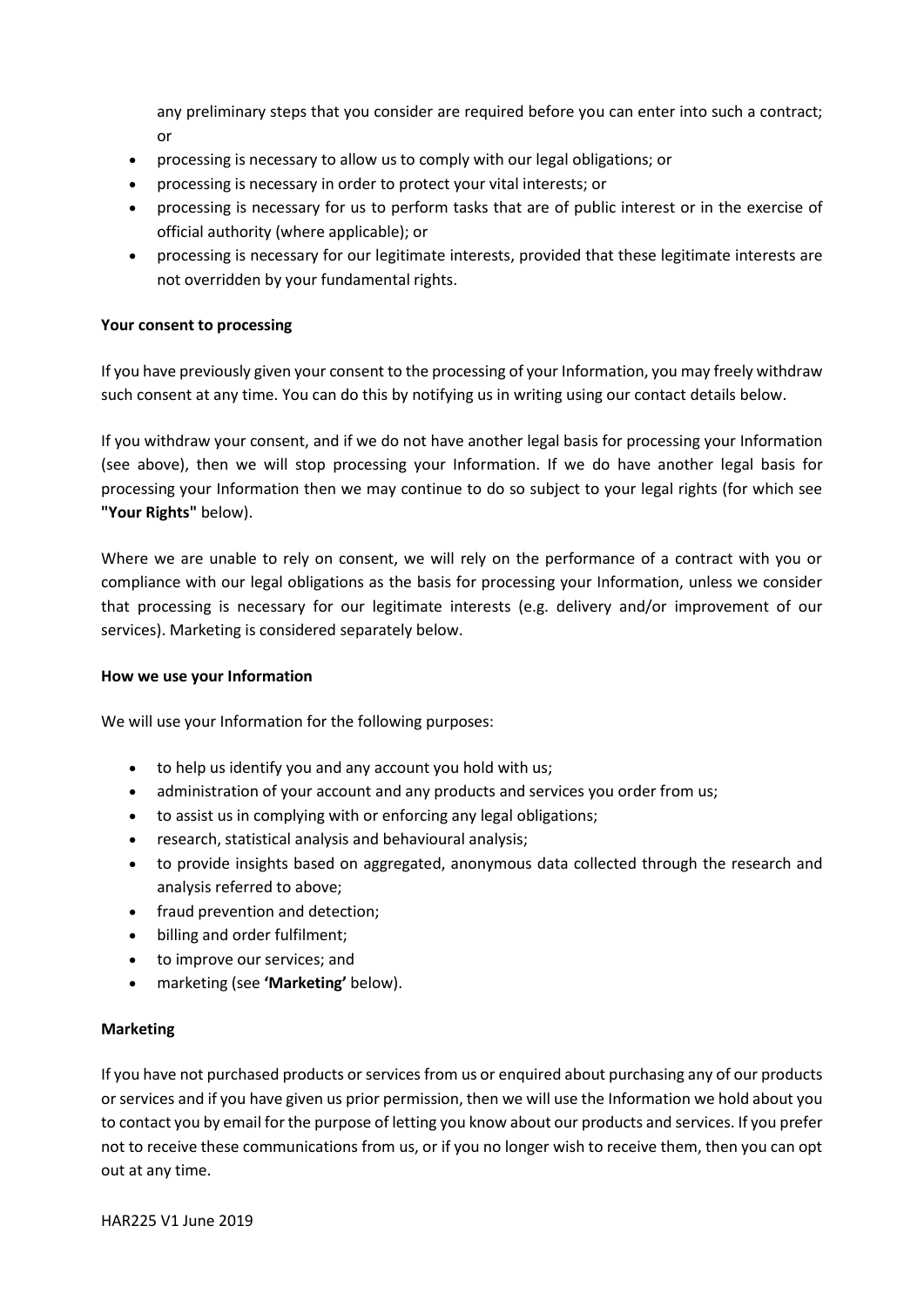If you are an existing customer of ours, or if you have previously purchased products or services from us or enquired about purchasing any of our products or services, we may use the Information we hold about you to contact you by email to provide you with details of similar products or services to those purchased or enquired about by you. If you prefer not to receive these communications from us, or if you no longer wish to receive them, then you can opt out at any time. We have undertaken a legitimate interests assessment of our marketing practices and we have concluded that legitimate interests is an appropriate basis for those practices, as we consider that it is reasonable to assume that you would expect us to promote our products and services to you in this manner and that doing so involves relatively little intrusion into your privacy or any disproportionate impact on your fundamental rights; furthermore, because we utilise an email marketing system which allows us to exercise a sophisticated degree of control over your marketing preferences, we do not consider that a less invasive form of processing is available to achieve the same ends.

You have the right at any time to ask us to stop processing your Information for marketing purposes. If you wish to exercise this right, you should contact us by sending an email to [info@harrisons.pro](mailto:info@harrisons.pro) giving us enough information to identify you and deal with your request. Alternatively you can follow the unsubscribe instructions in emails you receive from us.

# **Sharing Information**

We may share your Information with:

- other companies within our group;
- our suppliers, subcontractors, agents and service providers who help us to provide our products and services (and we will ensure they have appropriate measures in place to protect your Information);
- law enforcement agencies in connection with any investigation to help prevent unlawful activity;
- regulatory bodies, in response to any official request; and
- if our business is sold or integrated with another business, your Information may be disclosed to our advisers and any prospective purchasers and their advisers and will be passed on to the new owners of the business.

# **Keeping your Information secure**

We will use technical and organisational measures in accordance with good industry practice to safeguard your Information. However, while we will use all reasonable efforts to safeguard your Information, you acknowledge that the use of the internet is not entirely secure and for this reason we cannot guarantee the security or integrity of any Information that is transferred from you or to you via the internet.

# **Monitoring**

We may monitor and record communications with you (such as telephone conversations and emails) for the purpose of quality assurance, training, fraud prevention and compliance. Any information that we receive through such monitoring and communication will be added to the information we already hold about you and may also be used for any of the purposes listed in this Policy.

**Information about other individuals**

HAR225 V1 June 2019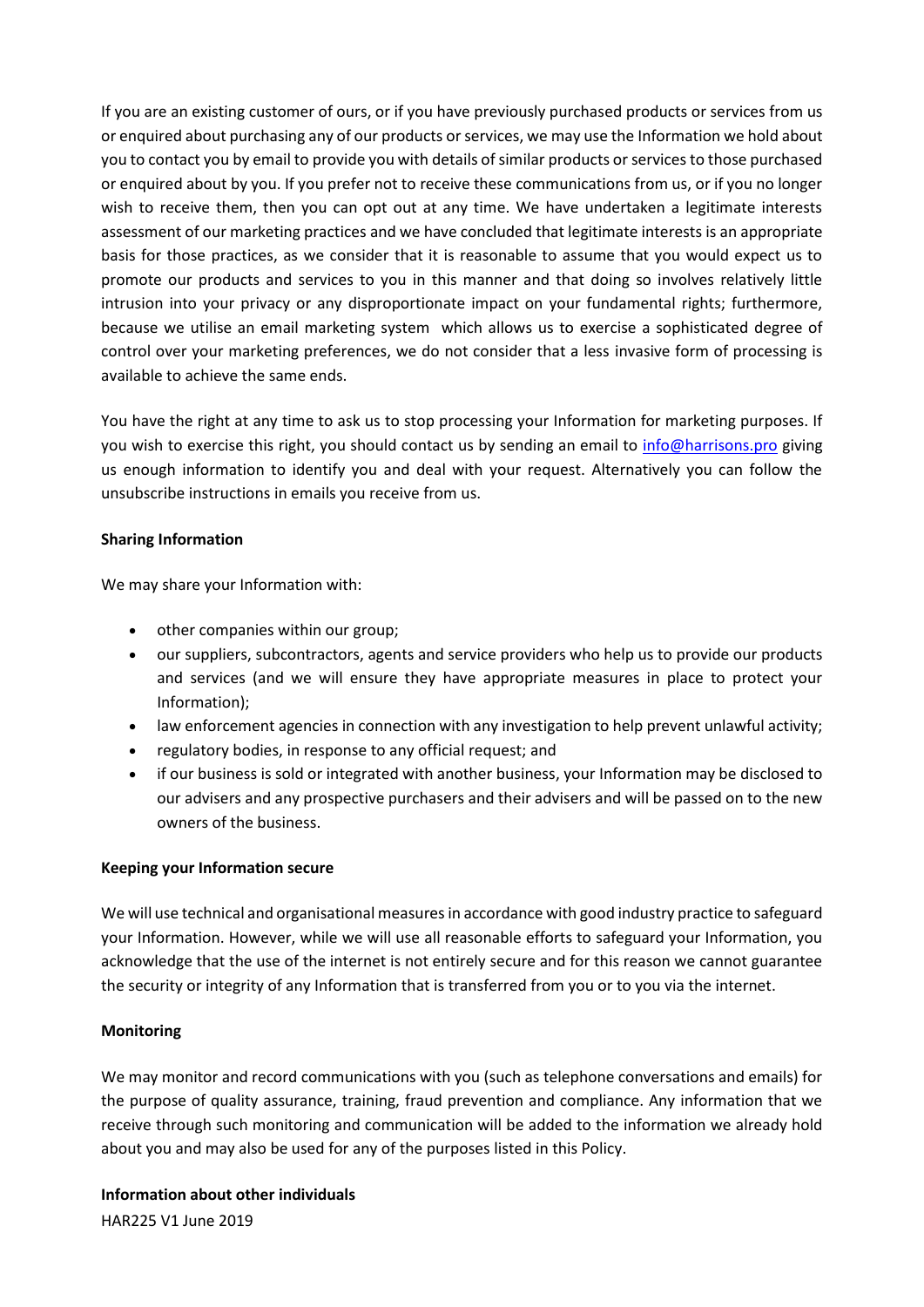If you give us information on behalf of a third party, you confirm that the third party has appointed you to act on his/her/their behalf and has agreed that you can:

- give consent on his/her/their behalf to the processing of his/her/their information;
- receive on his/her/their behalf any data protection notices; and
- give consent to the transfer of his/her/their information abroad (if applicable).

## **Overseas transfers**

From time to time we may need to transfer your Information to countries outside the European Economic Area, which comprises the EU member states plus Norway, Iceland and Liechtenstein (**'EEA'**). Such countries may not have similar protections in place regarding protection and use of your Information as those set out in this Policy. Therefore, if we do transfer your Information to countries outside the EEA we will take reasonable steps in accordance with applicable Data Protection Law to ensure adequate protections are in place to protect the security of your Information.

By submitting your Information to us in accordance with this Policy you consent to these transfers for the purposes specified in this Policy.

# **Your rights**

This section sets out your legal rights in respect of any of your Personal Data that we are holding and/or processing. If you wish to exercise any of your legal rights you should put your request in writing to us (using our contact details below) giving us enough information to identify you and respond to your request.

- You have the right (which up until 25 May 2018 may be subject to the payment of a small fee) to request information about Personal Data that we may hold and/or process about you, including: whether or not we are holding and/or processing your Personal Data; the extent of the Personal Data we are holding; and the purposes and extent of the processing.
- You have the right to have any inaccurate information we hold about you be corrected and/or updated. If any of the Information that you have provided changes, or if you become aware of any inaccuracies in such Information, please let us know in writing giving us enough information deal with the change or correction.
- You have the right in certain circumstances to request that we delete all Personal Data we hold about you (the **'right of erasure'**). Please note that this right of erasure is not available in all circumstances, for example where we need to retain the Personal Data for legal compliance purposes. If this is the case we will let you know.
- You have the right in certain circumstances to request that we restrict the processing of your Personal Data, for example where the Personal Data is inaccurate or where you have objected to the processing (see below).
- You have the right to request a copy of the Personal Data we hold about you and to have it provided in a structured format suitable for you to be able to transfer it to a different data controller (the **'right to data portability'**). Please note that the right to data portability is only available in some circumstances, for example where the processing is carried out by automated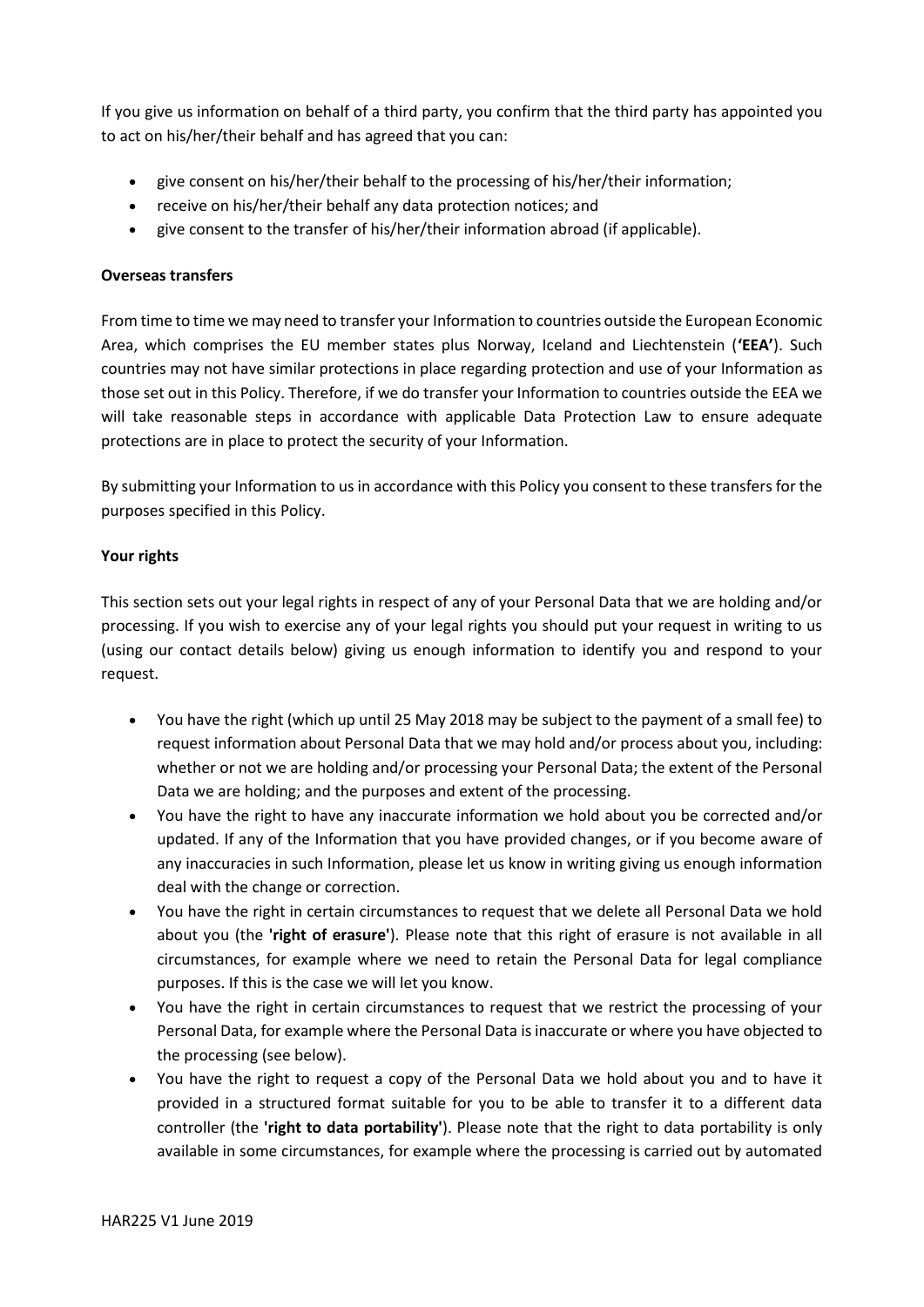means. If you request the right to data portability and it is not available to you we will let you know.

- You have the right in certain circumstances to object to processing of your Personal Data. If so, we shall stop processing your Personal Data unless we can demonstrate sufficient and compelling legitimate grounds for continuing the processing which override your own interests.
- You have the right in certain circumstances not to be subject to a decision based solely on automated processing, for example where a computer algorithm (rather than a person) makes decisions which affect your contractual rights. Please note that this right is not available in all circumstances. If you request this right and it is not available to you we will let you know.

# **Complaints**

If you have any concerns about how we collect or process your Information then you have the right to lodge a complaint with a supervisory authority, which for the UK is the UK Information Commissioner's Office (**'ICO'**). Complaints can be submitted to the ICO through the ICO helpline by calling 0303 123 1113. Further information about reporting concerns to the ICO is available at [https://ico.org.uk/concerns/.](https://ico.org.uk/concerns/)

# **Cookies**

When you access our Site, cookies will be used to distinguish you from other visitors to our Site. Cookies are text files placed on your computer to collect standard Internet log information and visitor behaviour information. The information is used to track visitor use of our Site and allows us to:

- provide you with an enjoyable experience when you access our Site;
- improve our Site; and
- compile statistical reports on visitors to our Site and activity on our Site.

Our software will issue cookies to your system when you access and use our Site and you will be asked to consent to this at the time (e.g. when you first visit our Site). Cookies do not affect your privacy and security since a cookie cannot read data off your system or read cookie files created by other sites. You can set your system not to accept cookies if you wish (for example by changing your browser settings so cookies are not accepted), however please note that some of the features of our Site may not function if you remove cookies from your system.

For further general information about cookies please visit [http://www.aboutcookies.org](http://www.aboutcookies.org/) or [http://www.allaboutcookies.org.](http://www.allaboutcookies.org/)

### **Changes to this Policy**

We keep this Policy under regular review and may change it from time to time. If we change this Policy we will post the changes on our Site and place notices on our Site as applicable, so that you may be aware of the Information we collect and how we use it at all times.

### **Accessibility**

This Policy aims to provide you with all relevant details about how we process your Information in a concise, transparent, intelligible and easily accessible form, using clear and plain language. If you have

### HAR225 V1 June 2019